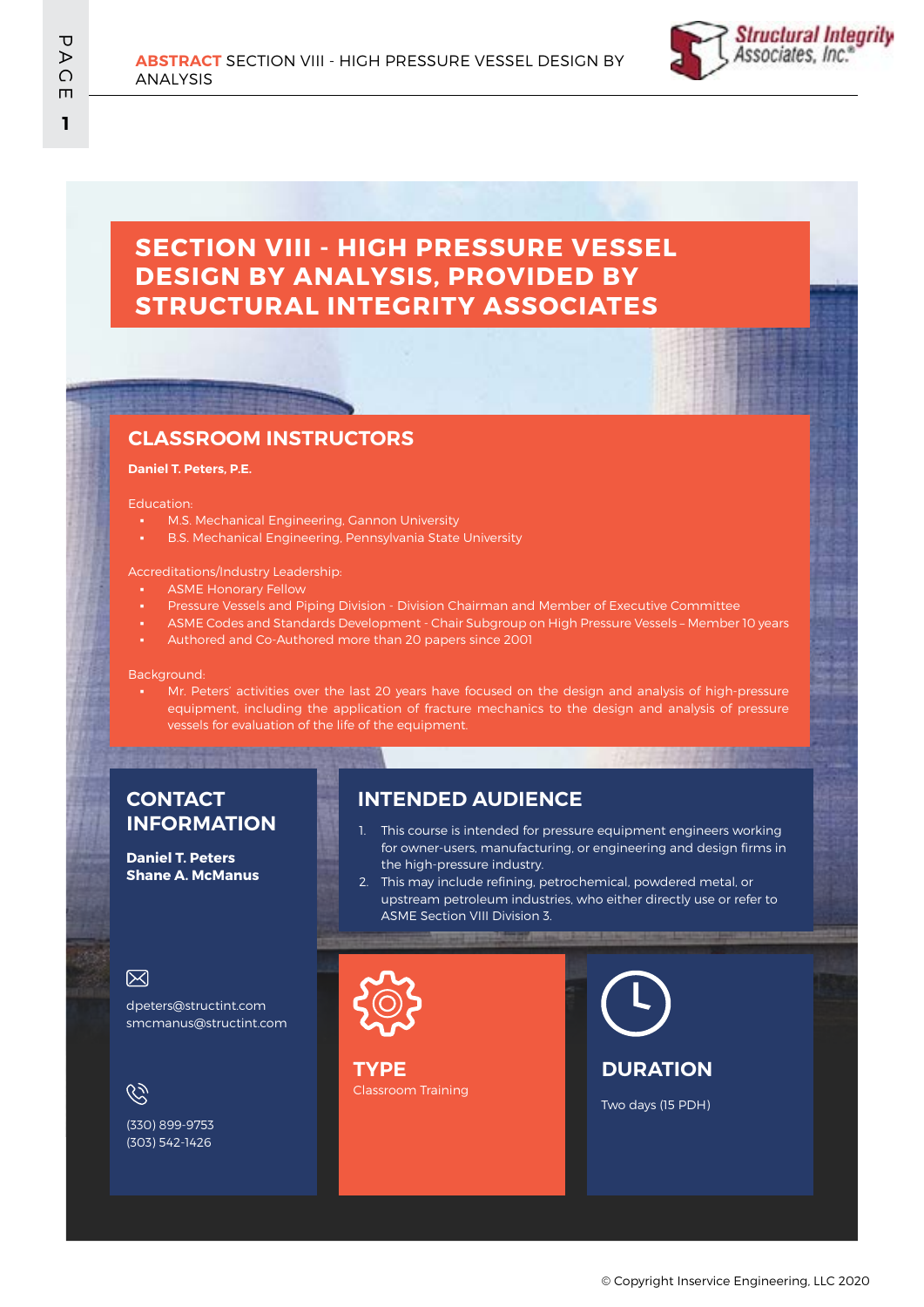

# **LEARNING OBJECTIVES**

This course provides an overview of the design by analysis methodology and philosophy of ASME Section VIII which incorporates an overview of the analysis methods used, including the application of finite element analysis, to meet the requirements of the Code and how it can be applied to practical equipment design. The focus of this course will be to emphasize the more modern and advanced analytical techniques found in ASME Section VIII Division 3 while contrasting the differences within Section VIII Division 2. An overview of philosophical differences in the high-pressure piping code, ASME B31.3 Chapter IX will also be discussed.

Examples of practical applications for many of the techniques are discussed to demonstrate the philosophy of the Code criteria. This includes an overview of the problems presented in ASME example problem manuals for ASME Section VIII. Detailed scenarios are examined to illustrate how the analytical techniques are applied, and their respective limitations. An overview of key elements of the materials, fabrication sections, a review of special construction techniques, and an overview of fatigue calculations and life assessment are also included in the discussion.

Design by Analysis has become mainstream utilizing the most advanced features of finite element analysis (FEA), cyclic life assessment, and fracture mechanics.

This course will give an overview of the ASME philosophy of using ASME Section VIII Division 2 and 3 in design of pressure vessels and pressure equipment. This will include a discussion of the inter-relationship between design, inspection, and long term asset management of equipment.

# **Topics Covered:**

- **ASME Code Overview**
- Vessel Design
- **Materials**
- **Fabrication**
- **Examination**
- **Testing**